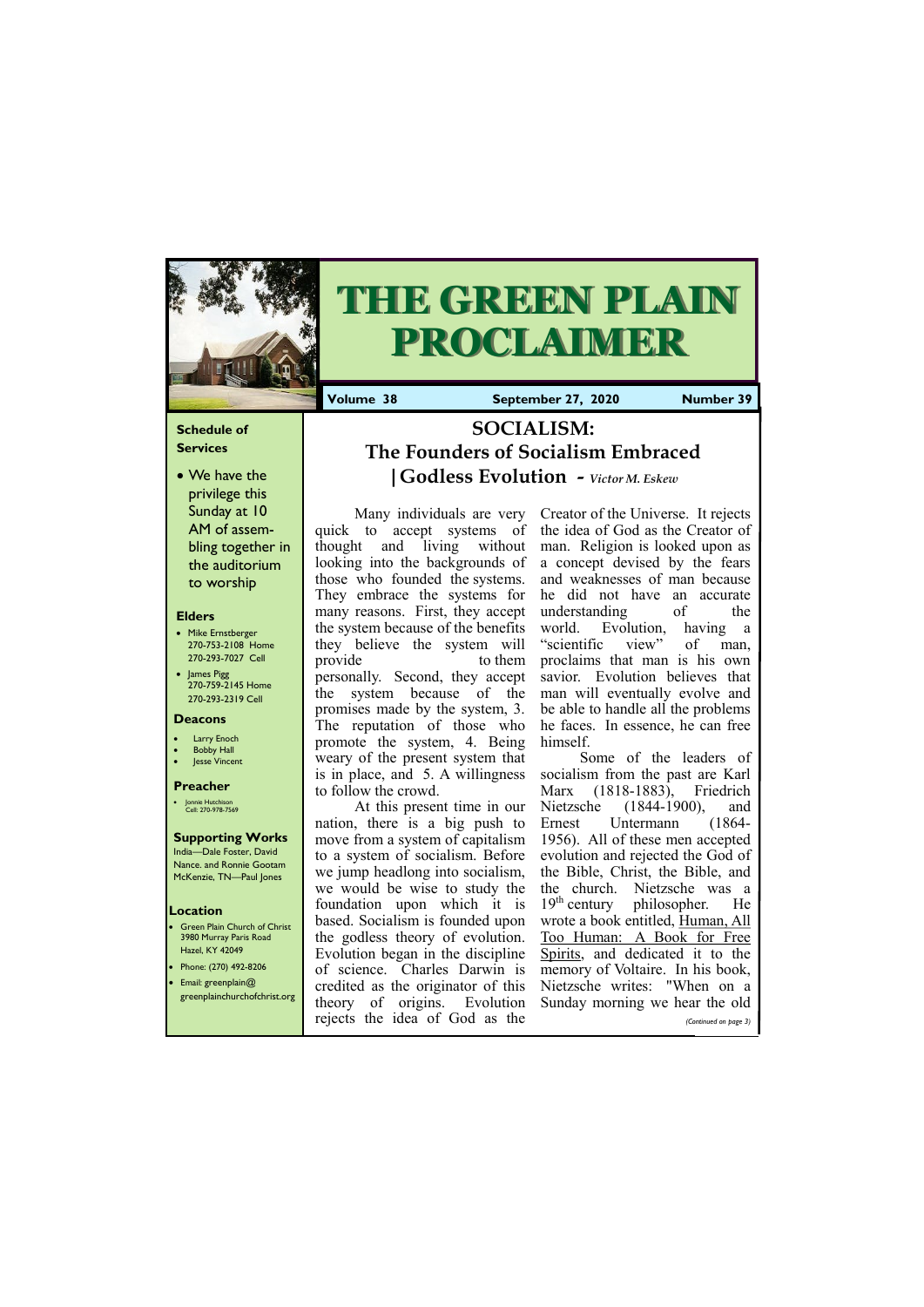## NEWS AND NOTES

*REMEMBER IN PRAYER: Green Plain members*: Remember Jane Morris, Faye Travis, Peggy Jarvis, Rex Enoch, Mary Crutchfield, Joanne Barnes, Maxine Pool, Hayes and Marjorie Grady, Jim Fielder, Griselda Adams, Larry Enoch, and Carolyn Byars. **Family and Friends:** Jenne Pool, Teresa Tacker, Betty Pond, Bryan White, Meredith Enoch, Kenneth Mizell, , Janice Canter, Dale Foster, Andrea Phillips, Donald and Dorothy Cook, Pat Hocking, Sandra Cook Downs, Hollis Stubblefield, Kevin Smith, Walter Lee Steely and Carol Pigg.

- Please continue to pray for our elders as they make decisions in carrying out the will of the Lord here at Green Plain. They do not have an easy task. We are thankful for these men and their love for the Lord and the congregation. Let's all do our part to help and encourage them.
- **PANTRY ITEMS September 2020: 6—Peanut Butter; 13—Paper Towels; 20—Canned Peaches; 27—Canned Carrots.** Please bring any additional items you wish for the "blessing box" which is located next to the breezeway on the north side of the building.
- **See our Facebook page** for announcements, updates and articles. Access to past editions of this bulletin are available on our website at http://greenplainchurchofchrist.org.
- Mission Work: Please continue to pray for the preachers this congregation is supporting in India and for Ronnie Gootan, David Nance, Mike Kiser, Arnold Gerson and Paul Jones in their respective works.
- **September 2020 Anniversaries:** 28-Shane & Krysta Smith. **Birthdays:** 4-Jane Morris; 13- Mary Crutchfield; 18-Jackson Hale; 20-Peggy Jarvis; 27-Diana Travis; 28 –Carolyn Byars; If we have left anyone out please let us know.
- **We offer FREE BIBLE CORRECPONDENCE COURSES through the mail. Enroll on our website or send your name and return mailing address to the address on the first page of this bulletin. You may also call 270-978-7569 or you may email us at greenplain@greenplainchurchofchrist.org.**
- **Additional Study Opportunities:** We encourage our readers to take advantage of the wealth of Bible study opportunities which are available online. There is a list of some of these at the bottom of this page. You will find scores of recorded videos and live programs that you can watch at your convivence. (Read 2 Peter 3:18).

# **Page 2**

**ONLINE SPIRITUAL RESOURCES Gospel Broadcasting Network https://gbntv.org/**

**World Video Bible School https://store.wvbs.org/wvbs-splashpage.html**

> **A Bible Answer https://abibleanswertv.org/**

> > **Good News Today http://gnttv.org/**

**In Search of the Lord's Way http://searchtv.org/**



**This Week: Why was Jesus baptized?**

*Last Week:* Did Jesus baptize anyone?

*Answer:* John 4:2 reads, "(though Jesus Himself did not baptize, but His disciples."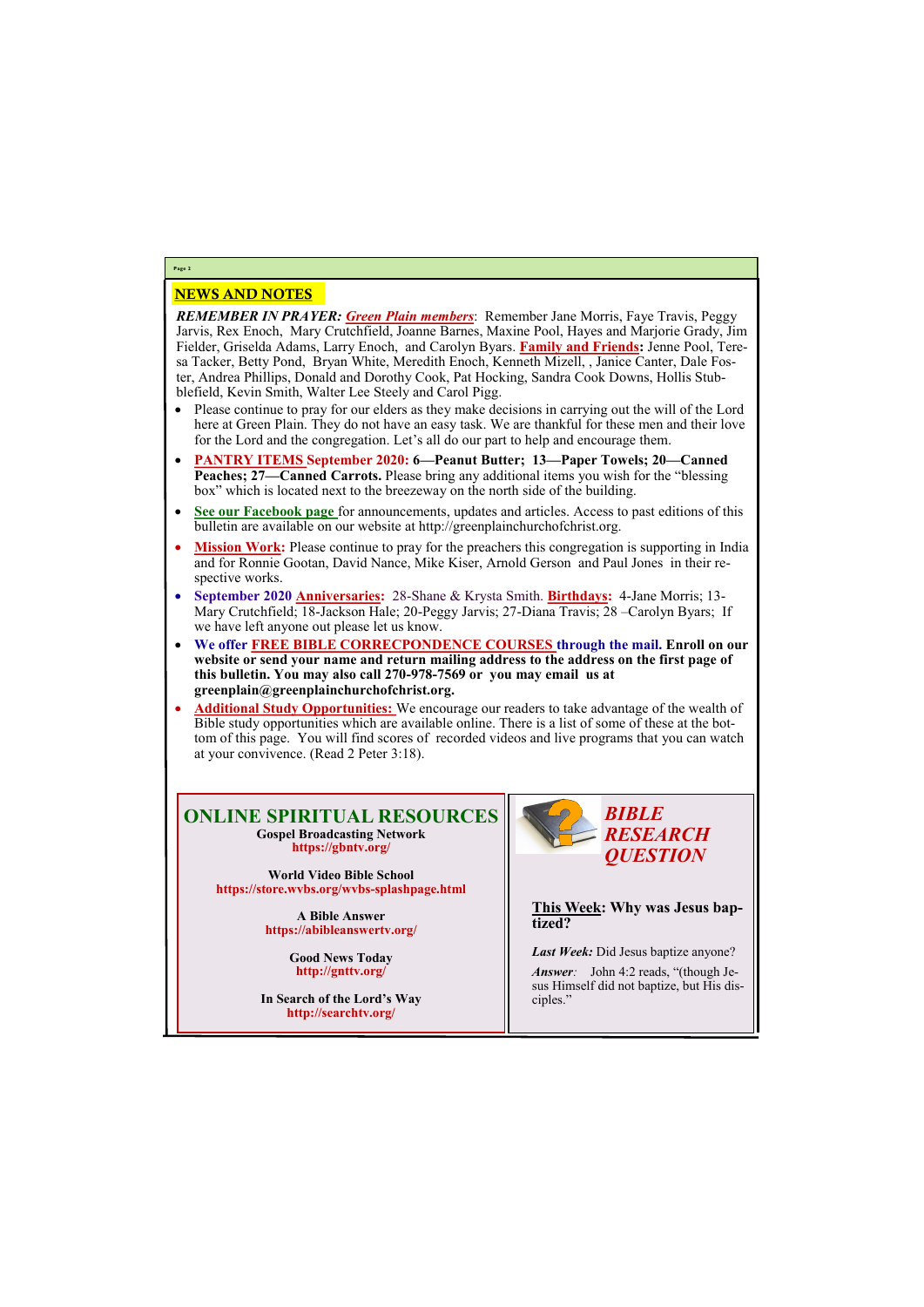**Page 3**

bell ringing, we ask ourselves: Is it possible? All this for a Jew crucified two thousand years ago who said he was God's Son. The proof of such an assertion is lacking. [...] A god who begets children by a mortal woman, a sage who demands that no more work be done, that no more justice be administered, but that the signs of the approaching end of the world be heeded; a system of justice that accepts an innocent as a vicarious sacrifice instead of the guilty; a person who bids his disciples to drink blood; prayers for miracles; sins against a god expiated upon a god. [...] Is one to believe that such a thing can be believed?" (pp. 149-150 as quoted by W.F. Lemmons in The Evils of Socialism). Ernest Untermann wrote the following: "According to materialist monism, the only 'true religion' is the 'religion of Natural Truth. And this truth is not to be sought in the unknowable and impossible nothing called supernatural...But this 'true religion' of Natural Truth never came to conscious life until if found it monistic expression in the minds of thinkers of proletarian socialism" (Lemmons, p. 9).

Why do socialists embrace evolution? It is because they believe their system of socialism is the evolved (higher) being in social evolution. They suppose "that religion and our present system of civil governments are only the outgrowths of heathenism, and that we have reached a point in evolutionary developments when all our present systems of religion, governments, marriage relations, educational institutions, and society generally, must give way to Socialism, which proposes to correct all the present evils of society, and that, too, without offering us one statutory law, through which we are to reach this end: Socialism is to become the religion - the

they can be carried out" (Lemmons, pp. 11- 12).

Listen to the leaders of the Socialist party today. Listen carefully about what they say about religion and God. Most of the time there is a deafening silence about these matters. If they do speak of them, they aggressively advocate "the separation of church and state." They do this so they can silence religion and gain power for themselves in the political realm. Once they are the dominate power, they will attack the religious freedoms of our nation. Socialism has no love for religion. We will close with another quote from Fredrich Nietzsche: "In reality, there exists between religion and true science neither relationship nor friendship, not even enmity; they dwell in different spheres" (Lemmons, p. 12). They see religion dwelling in the sphere of fantasy and fiction. Socialism, they believe, is the acceptance of true science. When it is fully embraced, people no longer need a made up God.

politics - the everything, with many promises, but with no remedy through which responsibility of every Christian.

—Oceanside church of Christ, Atlantic Beach, FL

**Editor's Note**: Victor's informative article reminds us of Paul's inspired command to the church in Ephesus which, of course, applies to us with equal authority. *"And have no fellowship with the unfruitful works of darkness, but rather expose them.'* (Ephesians 5:11). As victor shows in his article, it is not just the present political system that is threatened by modern socialism, it is also freedom of religion, the nuclear family. moral values and law and order. The devil is doing all he can to lead precious souls to an eternity of suffering. ( 1 Peter 5:8). Resisting the devil by exposing the works of darkness continues to be the

*(Continued from page 1)*